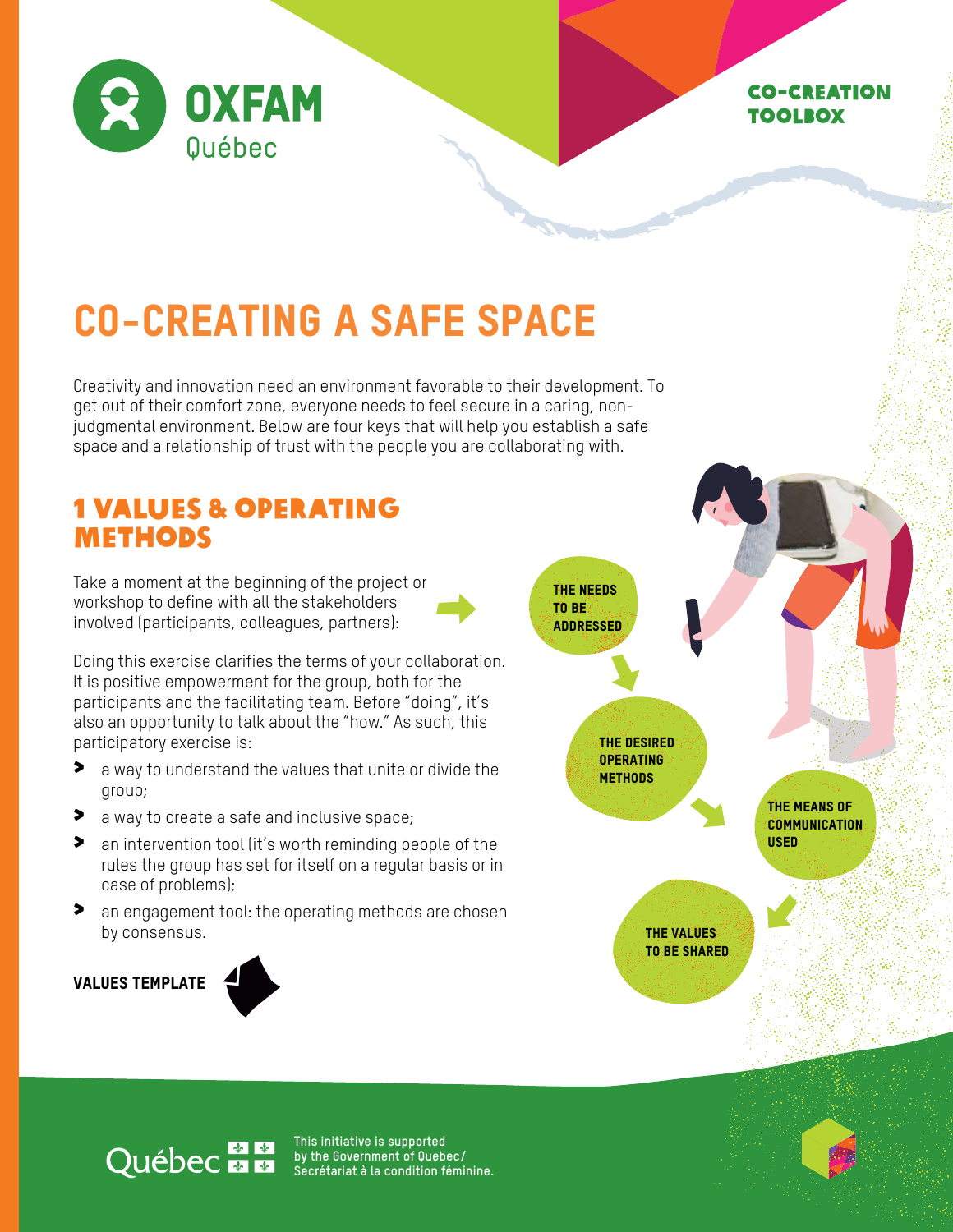

### 2 INCLUSIVE FACILITATION METHODOLOGIES

**For all your activities, consider including activities tailored to different types of:** 

- > **Learning**:
	- visual
	- auditory
	- kinesthetic
- > **Personalities**:
	- introverted (silent group activities, drawing)
	- extroverted (group discussions, demonstrations, etc.)

#### **To help identify these considerations, define:**

- **>** one objective per workshop and activity;
- > the knowledge and competencies that will be developed;
- > the skills and attitudes sought.

### Workshop Plan Template



### 3 WORKSHOP ROUTINE

#### **Creating a workshop routine will:**

- Strengthen the group's cohesiveness around shared rituals;
- Solve time (by repeating the same facilitation scenario at each workshop);
- **>** provide participants with reference points.

These reference points will help create the safe space in which the group can explore its boundaries and step out of its comfort zone to create and innovate. This is especially true if your project addresses politically and emotionally charged issues.

#### **Ways to create a workshop routine:**



Choose to meet on the same days at the same times.



Always start your workshops in the same way (objective, icebreaker).



End your workshops by sharing feedback.

#### Cocreation - Guidelines